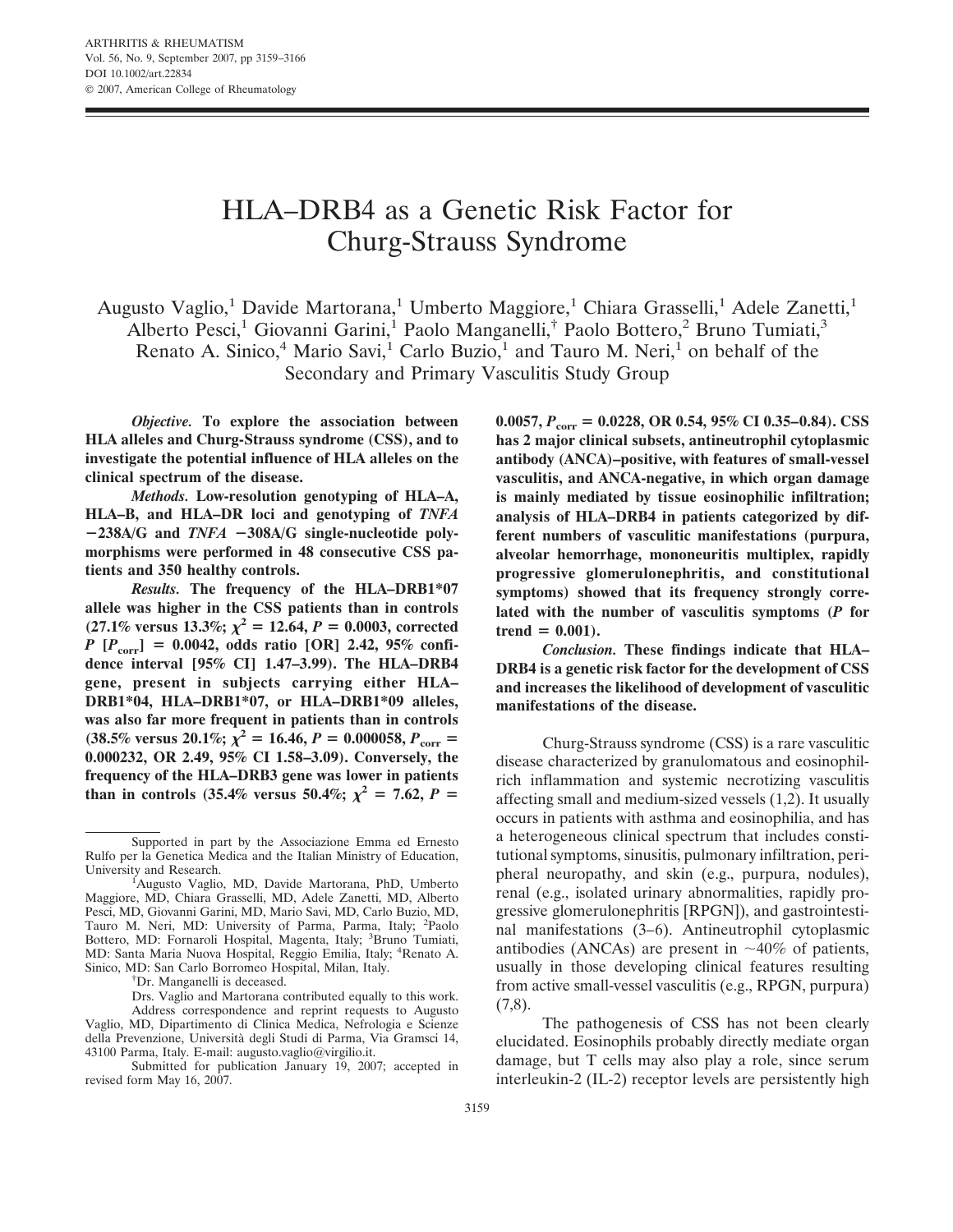in CSS patients (suggestive of T cell activation) (9), and CD4- and CD8- cells are abundant in CSS vasculitic lesions (10). Both Th1 and Th2 responses occur in CSS (11); the former may lead to granulomatous and vasculitic lesions as a result of interferon- $\gamma$  production, whereas the latter may contribute to eosinophilia mediated by IL-4 and IL-13. T cell responses are usually due to an antigen-driven process; in CSS, as in other autoimmune diseases, several antigens potentially trigger the disease in a susceptible host (12).

HLA molecules are critically involved in antigen presentation and thymic deletion of autoreactive T cells, and this is basically why they are thought to contribute to the pathogenesis of immunologically mediated diseases (13). Additionally, some HLA alleles confer susceptibility to numerous immunopathologic conditions, such as giant cell arteritis, Behcet's syndrome, and rheumatoid arthritis (RA) (14–16).

Several studies have explored the role of HLA molecules in ANCA-associated vasculitides. Increased frequencies of HLA–B8 (17), HLA–DR2 (18), and HLA–DQ7 (19) and a decreased frequency of HLA– DR13 (20) have been found in Wegener's granulomatosis, and positive associations with HLA–DQ7 (19) and with the HLA–DRB1<sup>\*</sup>0901;DOB1<sup>\*</sup>0303 haplotype have been demonstrated in microscopic polyangiitis (21). However, subsequent studies have failed to confirm most of these associations (22). To our knowledge, the role of HLA in CSS has been investigated in only 2 studies, in which patients with CSS, Wegener's granulomatosis, and polyarteritis nodosa were pooled. Those studies, which included 14 CSS patients (18) and 7 CSS patients (23), respectively, did not show an association between HLA alleles and CSS, except for a (non– statistically significant) lower frequency of the HLA– DRB1\*03 allele in CSS patients (23); however, the lack of significant associations might be explained by the inadequacy of the sample size and the genotyping methods.

The aim of the present study was to assess whether there is an association between HLA alleles and CSS, and whether this association differs according to the clinical pattern of the disease. We examined the alleles of genes belonging to HLA class I (HLA–A and B) and class II (HLA–DR); HLA class III also contains several polymorphic genes, such as *TNFA* (the gene for tumor necrosis factor  $\alpha$ ). We evaluated 2 singlenucleotide polymorphisms (SNPs) located in the promoter of the *TNFA* gene (*TNFA* -238A/G and *TNFA*  $-308A/G$ ), since they have been demonstrated to mod-

ulate tumor necrosis factor  $\alpha$  expression and increase susceptibility to autoimmune diseases (24).

### **PATIENTS AND METHODS**

Patients and controls. We recruited 48 consecutive patients with CSS (30 women and 18 men, with a median age of 48 years [range 18–78]). The patients had been diagnosed at internal medicine departments (nephrology, clinical immunology, rheumatology, pulmonary medicine, and others) of general hospitals in Northern Italy. CSS was diagnosed based on the presence of asthma, hypereosinophilia ( $>10\%$ , or  $>1,500$ cells/mm3 ), and clinical manifestations consistent with systemic vasculitis, with or without histologic confirmation (4). The absence of hypereosinophilia was not considered an exclusion criterion in patients receiving steroids for asthma if histologic evidence of vasculitis or extravascular eosinophils was available (8). In all patients, the diagnosis of CSS satisfied the American College of Rheumatology classification criteria (25) or the Chapel Hill Consensus Conference nomenclature (26).

All patients underwent a physical examination, routine laboratory testing, and appropriate imaging studies. The presence of ANCA was determined at the time of diagnosis, using indirect immunofluorescence on ethanol-fixed granulocytes, and antigen-specific proteinase 3 and myeloperoxidase (MPO) enzyme-linked immunosorbent assays (ELISAs). The different immunofluorescence patterns were characterized as previously reported (8). ANCAs were first tested in each local participating center, and the results were subsequently rechecked at the laboratory of San Carlo Borromeo Hospital, a participating institution in the European Commission/Community Bureau of Reference study for ANCA assay standardization (27).

Three hundred fifty healthy subjects (176 men and 174 women, with a median age of 32 years [range 20–55]) with no history of autoimmune/inflammatory disease served as controls. All of the cases and controls were white Italians; subjects from genetic isolates were not included. The frequencies of the analyzed alleles in our control subjects were concordant with those in other Italian control populations (28).

Written informed consent was obtained from all study participants. The study protocol was approved by the Ethics Committee of the University of Parma.

**HLA genotyping.** Genomic DNA was extracted from EDTA (5 ml)–treated peripheral blood samples using the QIAamp DNA Blood Mini Kit (Qiagen, Valencia, CA) and stored at  $-20^{\circ}$ C until use. Low-resolution genotyping for HLA–A, HLA–B, and HLA–DR loci was performed by polymerase chain reaction (PCR) using sequence-specific primers (One Lambda, Canoga Park, CA); 21 alleles in HLA–A genes, 35 in HLA–B genes, and 13 in HLA–DR genes were investigated. High-resolution genotyping for the HLA–DRB4 and HLA–DRB3 alleles was carried out, using the dideoxy chain termination method, on an automated sequencer (CEQ 2000XL DNA Analysis System; Beckman Coulter, Fullerton, CA). Sequence data were aligned using Seqman, version II (DNAStar, Madison, WI). The primer sequences have been described elsewhere (29).

 $TNFA$   $-238A/G$  and  $TNFA$   $-308A/G$  SNPs were genotyped using sequence-specific primers and a Cyclerplate Cytokines 2 System, according to the protocol recommended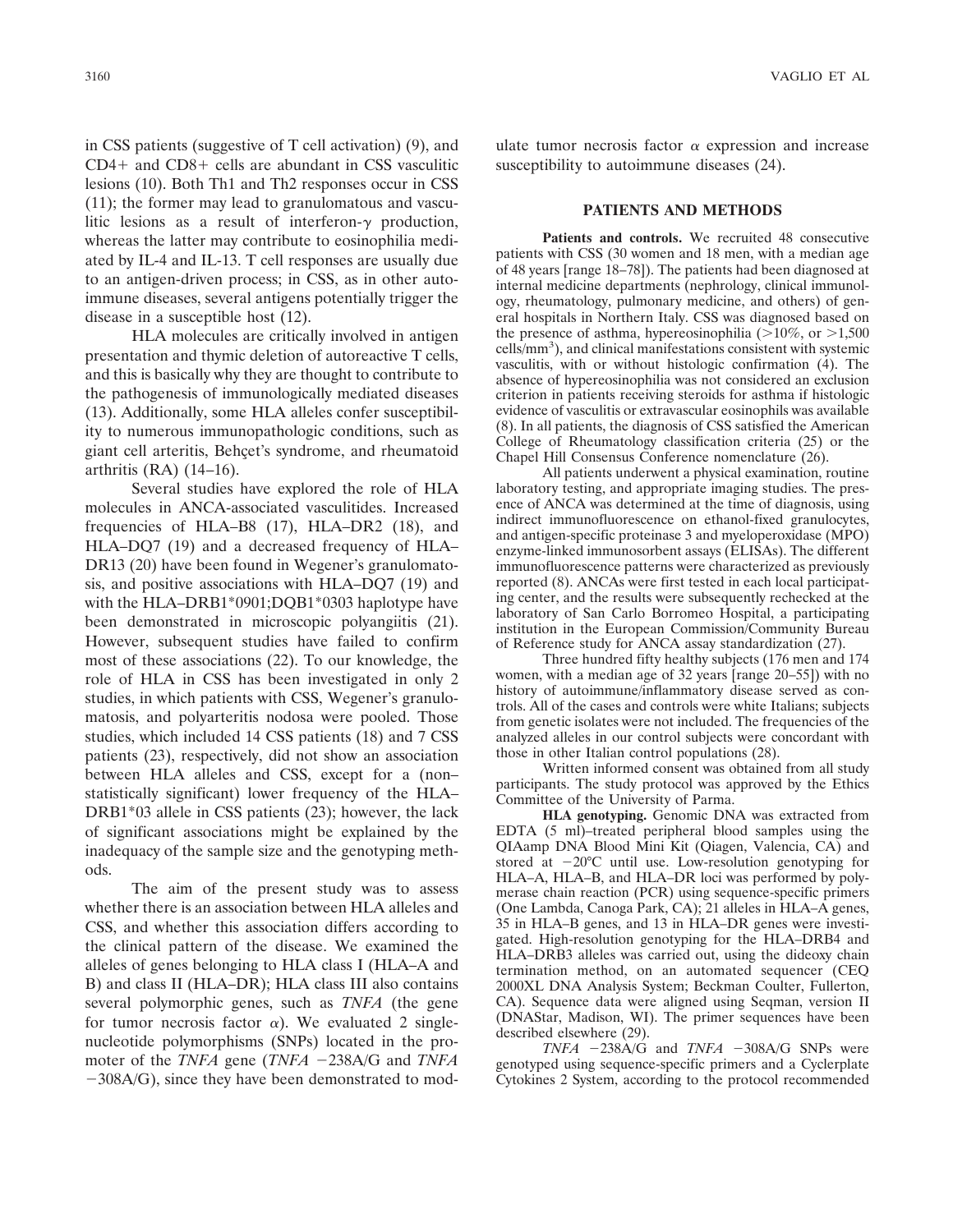by the manufacturer (Protrans, Ketsch, Germany). The PCR products were resolved on 2.5% (weight/volume) agarose gels stained with ethidium bromide. Quality measures were adopted as recommended by consensus conferences of the Centers for Disease Control and Prevention and the National Institutes of Health (30,31). Each patient and healthy subject was assigned a code. The samples were handled by 2 investigators, who were unaware of the subjects' clinical status. The degree of reproducibility between quality control replicates was 100%. The laboratory in which the HLA genotyping was performed is certified by the European Foundation for Immunogenetics.

**Statistical analysis.** Differences in allele frequencies between CSS patients and controls were analyzed by Pearson's chi-square test. The direction and strength of these differences were assessed by calculating odds ratios (ORs). Two-sided *P* values less than 0.05 were considered significant. Nominal *P* values for allele associations were corrected by the Bonferroni method to allow for multiple testing. The power of these tests was estimated using the Power for Association With Errors program (32), with the test allele as the first allele and the other alleles as the second allele, under the assumption of an error rate of 1%. The patient and control groups were in Hardy-Weinberg equilibrium for all alleles analyzed.

Because CSS has different disease patterns, we used 2 approaches to explore the clinical manifestations associated with the HLA–DRB4 gene. First, we examined whether the prevalence of each clinical manifestation differed between HLA–DRB4–positive and HLA–DRB4–negative patients, using Fisher's exact test and the Mann-Whitney U test. Second, in order to achieve a more powerful analysis, we performed trend tests of the proportion of DRB4-positive patients across different categories defined by increasing numbers of symptoms characterizing the "vasculitic subset" of CSS (33), i.e., purpura, alveolar hemorrhage, mononeuritis multiplex, RPGN, and constitutional symptoms (7,8,33). The chi-square test for trend in proportions was used for this analysis.

### **RESULTS**

**Clinical characteristics and laboratory findings.** Clinical and laboratory characteristics of the CSS patients are shown in Table 1. All of the patients had bronchial asthma. Peripheral neuropathy was another major clinical manifestation, affecting 32 patients (67%), 17 of whom had mononeuritis multiplex. Constitutional symptoms (e.g., fatigue, fever, anorexia, weight loss, diffuse myalgias, and arthralgias) were found in 30 patients (63%). Among the otolaryngologic manifestations, sinusitis occurred in 27 patients (56%), but other features were also found, such as nasal polyps (23 cases [48%]) and sensorineural hearing loss (8 cases [17%]). Fifty percent of the patients exhibited lung involvement: pulmonary infiltrates were common (13 cases [27%]), but some patients also presented with nodules (6 cases [13%]), pleural effusions (4 cases [8%]), and alveolar hemorrhage (4 cases [8%]). Skin manifestations were

**Table 1.** Demographic, clinical, and laboratory characteristics of the 48 patients with CSS\*

| No. male/no. female                       | 18/30             |
|-------------------------------------------|-------------------|
| Age, median (range) years                 | $48(18-78)$       |
| Asthma                                    | 48 (100)          |
| Peripheral neuropathy                     | 32(66.7)          |
| Constitutional symptoms                   | 30(62.5)          |
| <b>Sinusitis</b>                          | 27(56.2)          |
| Lung involvement                          | 24(50.0)          |
| Renal involvement                         | 22(45.8)          |
| Skin involvement                          | 21(43.7)          |
| Gastrointestinal involvement              | 13(27.1)          |
| Cardiac involvement                       | 7(14.6)           |
| CNS involvement                           | 3(6.2)            |
| Eosinophilia, median (range) cells/ $mm3$ | 2,913 (63-28,815) |
| ANCA positivity:                          | 21(47.7)          |
|                                           |                   |

\* Except where indicated otherwise, values are the number  $(\%)$  of patients.  $CSS = Churg-Strauss$  syndrome;  $CNS = central$  nervous system;  $ANCA = antineutrophil cytoplasmic antibody.$ 

† Fatigue, fever, anorexia, weight loss, diffuse myalgias, and arthralgias.

‡ Data available on 44 patients.

found in 21 patients  $(44\%)$ , with purpura (6 cases [13%]), maculopapular rash (5 cases [10%]), and nodules (4 cases [8%]) being the most frequent lesions.

Twenty-two patients (46%) exhibited renal involvement: isolated urinary abnormalities (i.e., microscopic hematuria and proteinuria) were found in 17 cases (36%); 5 patients (10%) had renal insufficiency (serum creatinine  $>1.4$  mg/dl), 3 of whom had RPGN. Gastrointestinal manifestations (e.g., abdominal pain, gastrointestinal bleeding), cardiac manifestations (e.g., pericarditis, acute coronary syndrome), and central nervous system manifestations (e.g., stroke, meningitis) occurred in 13 patients (27%), 7 patients (15%), and 3 patients (6%), respectively.

Eosinophilia was found in all but 5 patients (who were receiving oral corticosteroids for asthma). ANCAs were positive by immunofluorescence in 21 patients (44%), negative in 23 (48%), and undetermined in 4 (8%); this rate of ANCA positivity was similar to that reported by other investigators (4,7,8). Sixteen of the 21 ANCA-positive patients (76%) had a perinuclear ANCA pattern; ELISA findings were specific for MPO in 14 of these cases but negative in the remaining 2. A cytoplasmic ANCA (cANCA) pattern was found in 2 of 21 patients (10%); 1 was negative by ELISA whereas the other, whose immunofluorescence pattern was "cANCA atypical" (8), tested positive for MPO. Finally, 3 of 21 cases (14%) had an atypical immunofluorescence pattern (cytoplasmic plus perinuclear), and all of them were positive for MPO.

In accordance with previous findings (7,8), the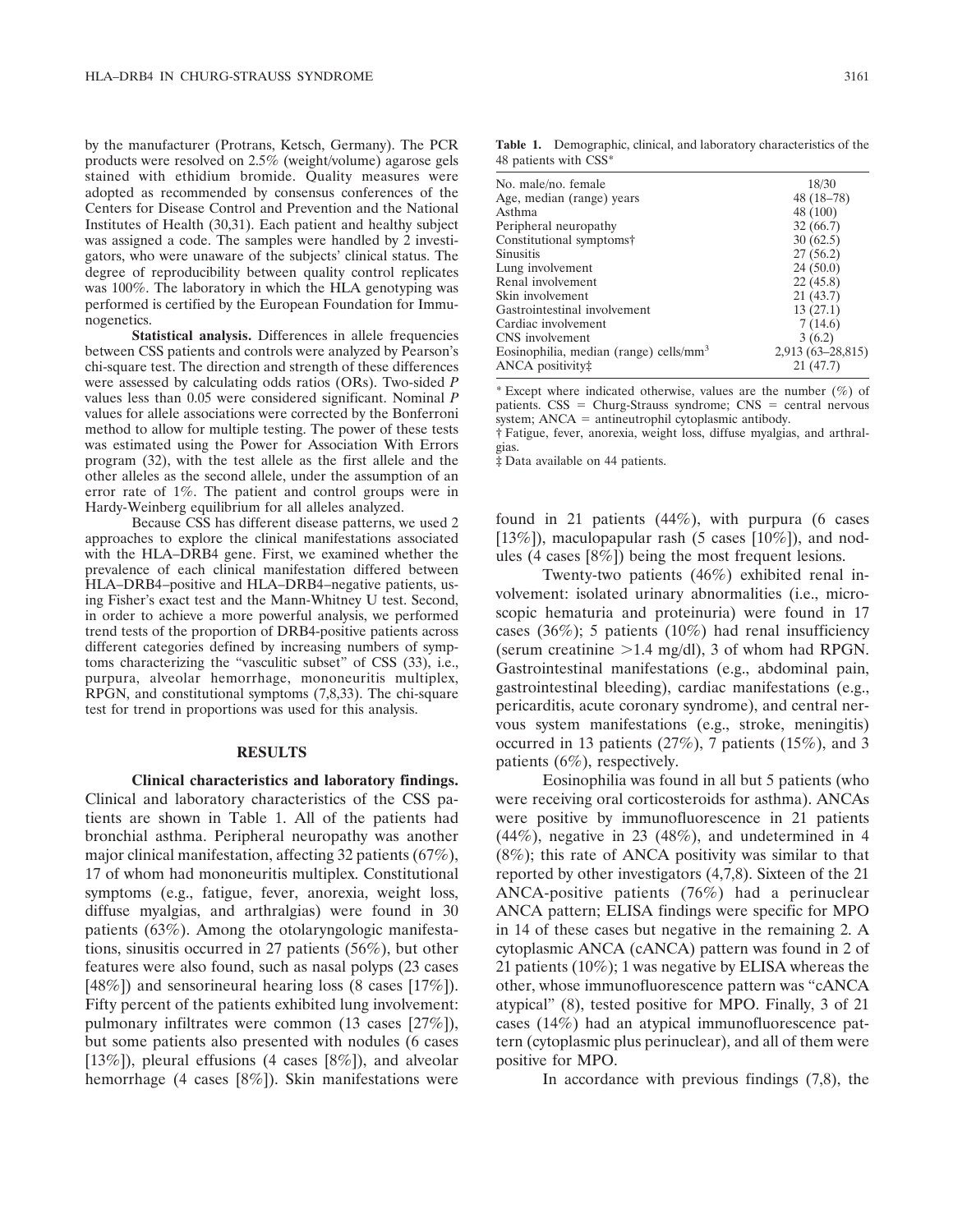| Patients<br>OR<br>Allele/gene<br>Controls<br>corr<br>DRB1*04<br>10/96 (10.4)<br>44/700(6.3)<br>2.278<br>1.74<br>0.1312<br>$DRB1*07$<br>0.0003<br>0.0042<br>2.42<br>26/96(27.1)<br>93/700 (13.3)<br>12.64<br>0.299<br>3.78<br>DRB1*09<br>0.5844<br>4/700(0.6)<br>1/96(1.0)<br>$\overline{\phantom{a}}$<br>7.287<br>0.0069<br>0.0966<br>0.23<br>DRB1*13<br>87/700 (12.4)<br>3/96(3.1)<br>0.000058<br>0.000232<br>DRB4<br>37/96 (38.5)<br>16.461<br>2.49<br>141/700 (20.1) |  |  |  |                |
|-------------------------------------------------------------------------------------------------------------------------------------------------------------------------------------------------------------------------------------------------------------------------------------------------------------------------------------------------------------------------------------------------------------------------------------------------------------------------|--|--|--|----------------|
|                                                                                                                                                                                                                                                                                                                                                                                                                                                                         |  |  |  | $95\%$ CI      |
|                                                                                                                                                                                                                                                                                                                                                                                                                                                                         |  |  |  | $0.84 - 3.57$  |
|                                                                                                                                                                                                                                                                                                                                                                                                                                                                         |  |  |  | $1.47 - 3.99$  |
|                                                                                                                                                                                                                                                                                                                                                                                                                                                                         |  |  |  | $0.20 - 16.56$ |
|                                                                                                                                                                                                                                                                                                                                                                                                                                                                         |  |  |  | $0.07 - 0.73$  |
|                                                                                                                                                                                                                                                                                                                                                                                                                                                                         |  |  |  | $1.58 - 3.09$  |
| DRB3<br>0.0057<br>0.0228<br>0.54<br>34/96 (35.4)<br>7.616<br>353/700 (50.4)                                                                                                                                                                                                                                                                                                                                                                                             |  |  |  | $0.35 - 0.84$  |

**Table 2.** Main HLA findings in the 48 CSS patients and 350 healthy controls\*

\* Values are the number positive/2× number of subjects (%). CSS = Churg-Strauss syndrome;  $P_{\text{corr}}$  = corrected *P* (after Bonferroni adjustment for multiple testing); OR = odds ratio; 95% CI = 95% confidence interval.

ANCA-positive patients showed a higher frequency of manifestations of small-vessel vasculitis, such as alveolar hemorrhage and purpura, whereas the ANCA-negative patients more frequently exhibited cardiac, gastrointestinal, or lung involvement (other than alveolar hemorrhage) (data not shown). One or more tissue biopsies were performed in 29 patients (60.4%), and in each case, findings in at least 1 biopsy sample were suggestive of CSS.

**HLA findings.** No statistically significant differences were found in the frequencies of HLA–A and HLA–B alleles between CSS patients and controls (data not shown). Table 2 illustrates the frequencies of the genes or alleles that showed a significant (positive or negative) association with CSS, as well as the frequencies of other alleles of the HLA–DRB4 haplotype.

The HLA–DRB1\*07 allele was present in 24 of 48 CSS patients (50.0%) and in 87 of 350 controls (24.9%), and its allele frequency in the 2 groups, respectively, was 26 of 96 (27.1%) and 93 of 700 (13.3%) ( $P =$ 0.0003, *P* corrected for multiple comparisons  $[P_{\text{corr}}]$  = 0.0042, OR 2.42, uncorrected 95% confidence interval [95% CI 1.47–3.99]). We also examined the allele frequencies of HLA–DRB1\*04 and HLA–DRB1\*09 (which, like DRB1\*07, belong to the HLA–DRB4 haplotype), but they were not found to differ significantly between CSS patients and controls  $(P = 0.13$  and  $P =$ 0.58, respectively).

The HLA–DRB4 gene, which encodes the supertypic HLA–DR53 antigen, is in strong linkage disequilibrium with the HLA–DRB1\*04, \*07, and \*09 alleles; therefore, we calculated the HLA–DRB4 gene frequency by summing the frequencies of the 3 alleles and then confirmed these findings using high-resolution genotyping by HLA–DRB4 gene sequencing. The DRB4 gene was present in 31 of 48 patients (64.6%) and in 124 of 350 controls (35.4%), whereas its allelic frequency was 37 of 96 (38.5%) and 141 of 700 (20.1%) in patients and controls, respectively  $(P = 0.000058,$  $P_{\text{corr}} = 0.000232$ , OR 2.49, uncorrected 95% CI 1.58–

3.09). The power value for allelic tests for the HLA– DRB4 gene was 98.2%.

High-resolution genotyping by sequencing was also performed to investigate whether a particular HLA–DRB4 allele was associated with CSS. Only 2 alleles (HLA–DRB4\*0101 and HLA–DRB4\*0103) were present with similar frequencies  $(P = 0.62)$  in the CSS patients and controls.

Unlike the HLA–DRB1\*07 allele and the HLA– DRB4 gene, the HLA–DRB1\*13 allele was less frequent in the CSS patients (allelic frequency 3 of 96 [3.1%]) than in controls  $(87 \text{ of } 700 \text{ [}12.4\%)$   $(P = 0.0069)$ , although the significance was lost after correction for multiple comparisons ( $P_{\text{corr}} = 0.0966$ ). In addition, the frequency of the HLA–DRB1\*03 allele was lower in the CSS patients (4 of 96 [4.2%]) than in controls (64 of 700  $[9.1\%]$ , but, in accordance with previous findings (23), this difference did not reach statistical significance  $(P =$ 0.10).

Because the HLA–DRB3 gene, which encodes the HLA–DR52 antigen, is in strong linkage disequilibrium with the HLA–DRB1\*03, \*11, \*12, \*13, and \*14 alleles, the frequencies of these alleles were summed to estimate HLA–DRB3 gene frequency. The HLA–DRB3 gene was significantly less frequent in the CSS patients (27 of 48 [56.2%]) than in controls (258 of 350 [73.7%]); its allelic frequency was 34 of 96 (35.4%) in the patients and 353 of 700 (50.4%) in the controls ( $P = 0.0057$ ,  $P_{corr} = 0.0228$ , OR 0.54, uncorrected 95% CI 0.35–0.84). High-resolution genotyping with HLA–DRB3 gene sequencing confirmed these results. The power value for allelic tests for the HLA–DRB3 gene was 78%.

The frequencies of HLA–DRB1\*07, HLA– DRB4, and HLA–DRB3 in the subgroups of patients with and those without biopsy confirmation of the diagnosis of CSS were not significantly different (data not shown). Finally, we found no difference in *TNFA*  $-238A$  and *TNFA*  $-308A$  allele frequencies between the CSS patients and controls ( $P = 0.48$  and  $P = 0.13$ , respectively).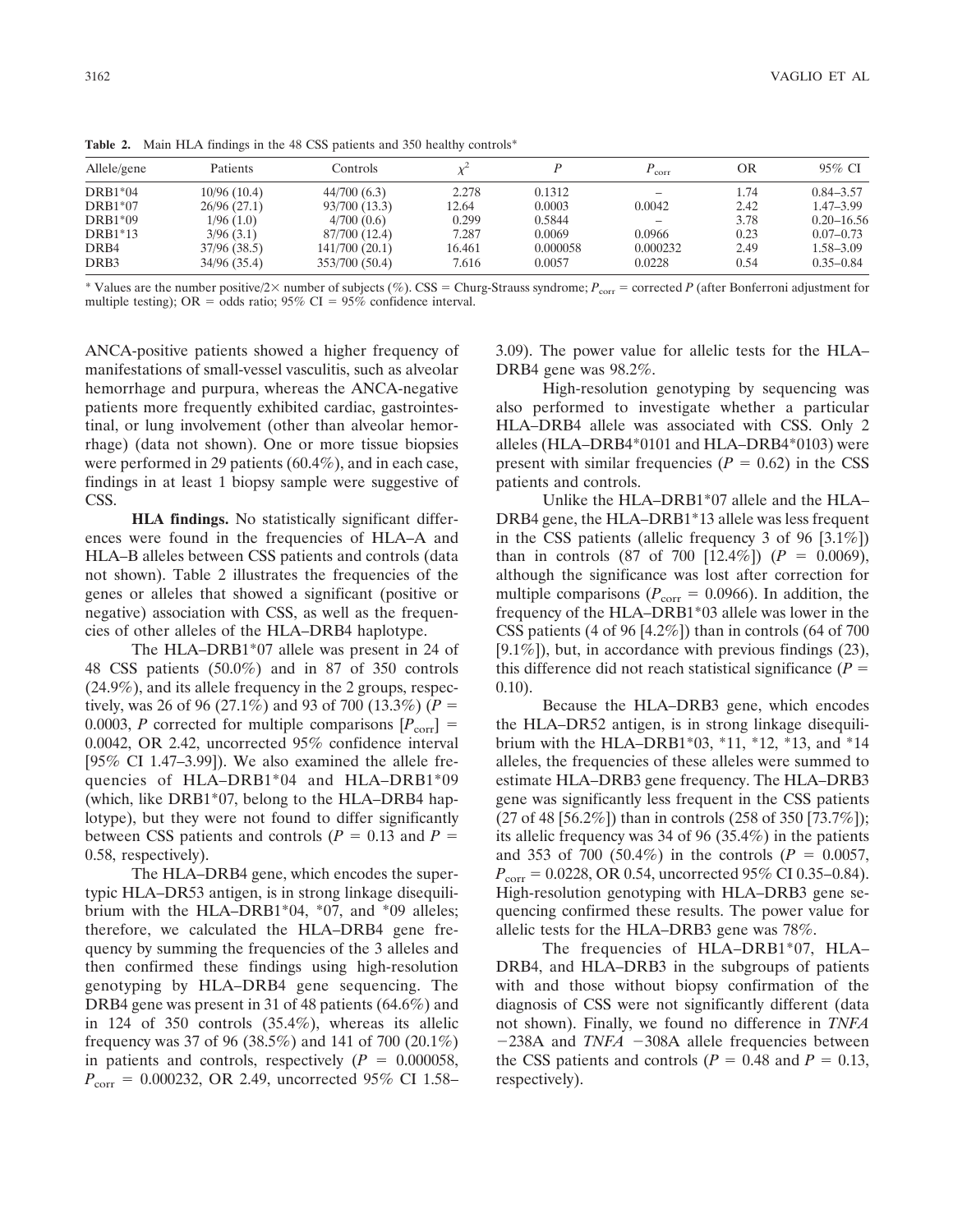| DRB4-positive $(n = 31)$ | DRB4-negative $(n = 17)$ |
|--------------------------|--------------------------|
| 13(41.9)                 | 4(23.5)                  |
| 24(77.4)                 | 6(35.3)                  |
| 20(64.5)                 | 7(41.2)                  |
| 14 (45.2)                | 10(58.8)                 |
| 4(12.9)                  | 0(0.0)                   |
| 16(51.6)                 | 6(35.3)                  |
| 2(6.5)                   | 1(5.9)                   |
| 6(19.4)                  | 0(0.0)                   |
| 6(19.4)                  | 7(41.2)                  |
| 5(16.1)                  | 2(11.8)                  |
| $3,168$ (291–28,815)     | 2,399 (63-22,903)        |
| 17(58.6)                 | 4(26.7)                  |
|                          |                          |

**Table 3.** Comparison of the main clinical and laboratory characteristics of the HLA–DRB4–positive and HLA–DRB4–negative CSS patients\*

\* Except where indicated otherwise, values are the number  $(\%)$  of patients. CSS = Churg-Strauss syndrome;  $RPGN$  = rapidly progressive glomerulonephritis;  $ANCA$  = antineutrophil cytoplasmic antibody.

† Fatigue, fever, anorexia, weight loss, diffuse myalgias, and arthralgias.

 $\dot{p} = 0.006$  versus DRB4-negative patients, by Fisher's exact test.

§ Data available on 44 patients.

**HLA–DRB4 and vasculitic manifestations of CSS.** Comparison of the main clinical and laboratory findings in the HLA–DRB4–positive versus the HLA– DRB4–negative CSS patients showed that the former group had significantly more frequent constitutional symptoms (Table 3). In addition, they exhibited a trend,



**Figure 1.** Proportion of Churg-Strauss syndrome (CSS) patients carrying the HLA–DRB4 gene, according to the number of vasculitis symptoms identifying the antineutrophil cytoplasmic antibody (ANCA)–positive subset of CSS (i.e., purpura, alveolar hemorrhage, mononeuritis multiplex, rapidly progressive glomerulonephritis, and constitutional symptoms) (8,33). In **A,** ANCA positivity is not included among the vasculitis symptoms counted; in **B,** it is included. Values are the percent of patients who were DRB4 positive and the 95% confidence interval, among all 48 CSS patients in **A** and among the 44 in whom ANCA testing was performed in **B**. *P* values were determined by chi-square test for trend.

though not statistically significant, toward a higher prevalence of "vasculitis symptoms" that identify the ANCApositive subset of CSS, i.e., purpura, alveolar hemorrhage, and mononeuritis multiplex (7,8,33).

This phenomenon could be better distinguished after the patients were divided into categories defined on the basis of the number of vasculitis symptoms and the proportion of HLA–DRB4–positive patients was computed for each of these categories (Figure 1). This analysis showed that the higher the number of vasculitis symptoms, the greater the probability that the CSS patients carried the HLA–DRB4 gene. In fact, HLA– DRB4 was found in 3 of 10 patients with no vasculitic manifestations (30.0%), 13 of 22 patients with 1 vasculitic manifestation (59.1%), 10 of 11 patients with 2 vasculitic manifestations (90.9%), and 5 of 5 patients with  $\geq$ 3 vasculitic manifestations (100%) (*P* for trend = 0.001) (Figure 1A). When ANCA positivity was included among the vasculitic manifestations, we found that HLA–DRB4 was positive in 2 of 8 patients with no vasculitic manifestations (25.0%), 10 of 17 with 1 vasculitic manifestation (58.8%), 7 of 11 with 2 vasculitic manifestations (63.6%), and 12 of 12 with  $\geq$ 3 vasculitic manifestations (100%) (*P* for trend  $= 0.0015$ ) (Figure 1B).

# **DISCUSSION**

The results of this study provide evidence that there is an association between HLA genotype and CSS. In comparison with healthy controls, the frequencies of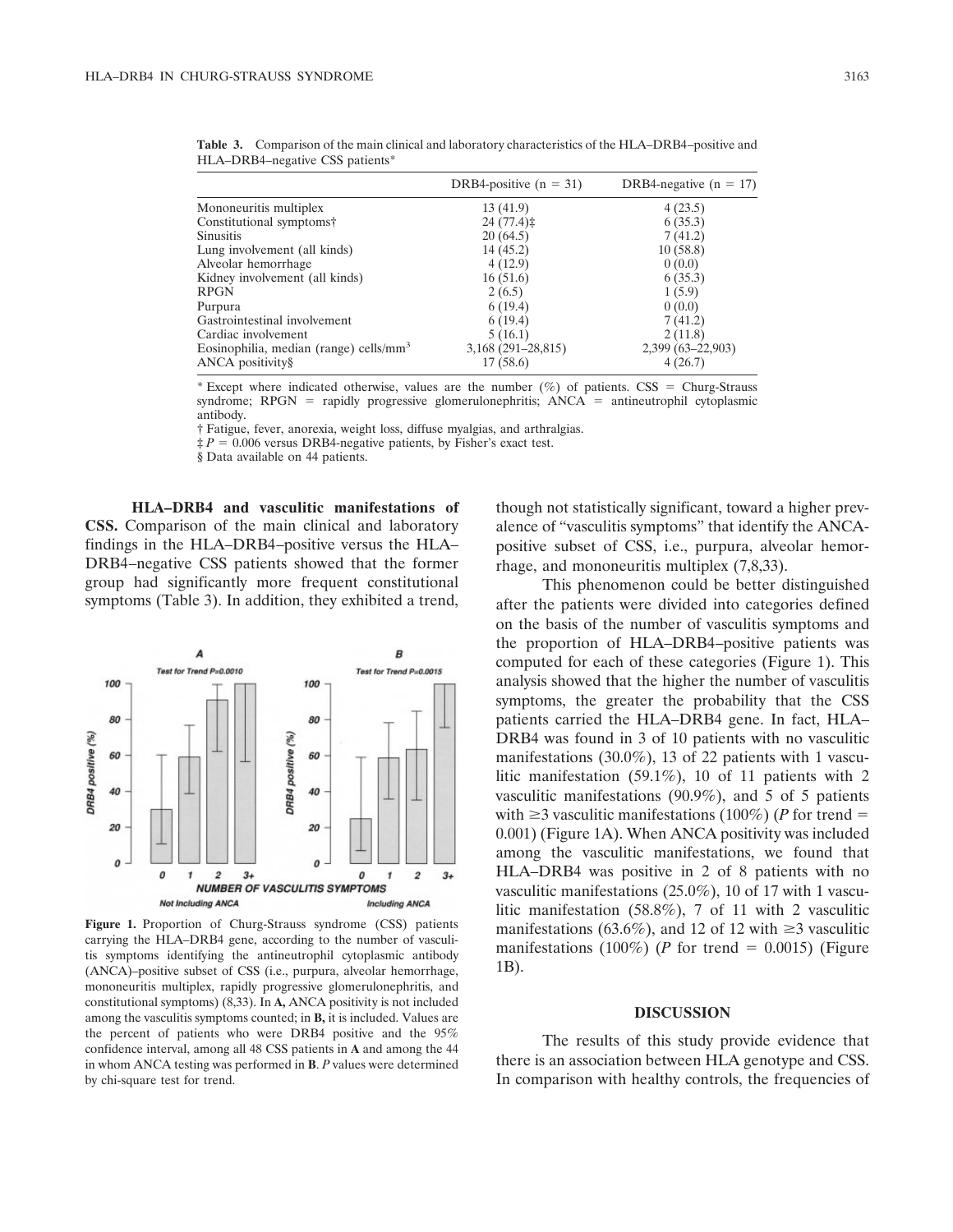the HLA–DRB4 gene and the HLA–DRB1\*07 allele were significantly higher in our CSS patients, and the frequency of the HLA–DRB3 gene was lower. Furthermore, the association between HLA–DRB4 and CSS was stronger in patients with full-blown vasculitic manifestations.

However, the study has some limitations. As in the case of all association studies, the findings do not necessarily indicate causation, but might also be explained by the presence of another susceptibility locus within or near the HLA region, or by an artifact caused by population admixture. They should therefore be confirmed by replication studies in other populations. Additionally, our study of the HLA class III alleles assessed only 2 SNPs of the *TNFA* gene, but a number of other candidate genes located in this region warrant analysis. Finally, some associations might have been missed, as a result of use of the Bonferroni multiple comparison adjustment procedure, which has the disadvantage of being very conservative.

Nevertheless, the apparent close association between HLA and CSS has potential implications with regard to pathogenesis. HLA molecules are critical in the dialogue between T cells and antigen-presenting cells, since the former recognize antigenic epitopes only when they are displayed by antigen-presenting cells in association with HLA molecules (14). The finding that CSS patients have a restricted HLA repertoire supports the hypothesis that only selected antigenic determinants may be involved in CSS, and simultaneously highlights the pathogenetic role of T cells. In accordance with this view, clonal T cell expansion has been demonstrated in CSS patients, and, because the T cell clones had similarly specific T cell receptors, they could recognize only a limited number of antigens (34). This finding, together with the present results, supports the notion that CSS is an antigen-driven disease.

The HLA–DRB4 gene encodes the supertypical HLA–DR53 antigen and exists only on haplotypes possessing the HLA–DRB1\*04, DRB1\*07, and DRB1\*09 alleles. A number of diseases are linked to these specificities, some of which also have clinical and pathogenetic features relevant to CSS. Among autoimmune conditions, RA is associated with HLA–DRB1\*04 (35), and HLA–DRB7 has been found to correlate with the occurrence of anticardiolipin antibodies in systemic lupus erythematosus (36). Some vasculitides are also associated with such HLA alleles: giant cell arteritis is significantly associated with HLA–DRB1\*04 (14). HLA–DRB1\*04 and (to a lesser extent) HLA– DRB1\*07 have been found to be associated with atopy

(37,38), but these results were not corroborated in other investigations (39). Finally, an HLA profile strikingly similar to that observed in CSS (i.e., increased HLA– DRB4 and reduced HLA–DRB3 frequency) has been found in childhood acute lymphoblastic leukemia (40).

The observation that CSS and lymphoproliferative diseases may have a common immunogenetic background suggests that lymphocyte clones may play a role in CSS. Abnormal T cell clones producing high levels of IL-5 are involved in the pathogenesis of idiopathic hypereosinophilic syndrome (HES) (41), a disease whose clinical manifestations often overlap those of CSS since the latter also has hallmark features of idiopathic eosinophilia and eosinophilic tissue infiltration (33).

In some conditions, not only does HLA play a role in disease susceptibility, but it also influences the spectrum of clinical characteristics. For instance, the HLA–DRB1\*0401 allele is closely associated with extraarticular manifestations in RA (42), and HLA–C3 is associated with rheumatoid vasculitis (16).

CSS has traditionally been regarded as a single disease entity, but its clinical manifestations are heterogeneous. Recently, 2 independent studies showed that ANCA positivity in CSS patients was strongly associated with renal involvement and, in particular, RPGN; furthermore, ANCAs were more frequent in patients with alveolar hemorrhage, mononeuritis multiplex, and purpura, which are considered to be features of small-vessel vasculitis (7,8). In addition, constitutional symptoms suggesting systemic rather than localized vasculitic disease were far more frequent in the ANCA-positive group (8), whereas the ANCA-negative group was characterized by a higher prevalence of cardiac and lung involvement (other than alveolar hemorrhage), which are more often due to eosinophilic tissue infiltration and subsequent fibrotic organ damage (7,8,33). On the basis of these findings, it has been postulated that there are 2 distinct subsets of CSS: one that is ANCA positive and has the features of systemic necrotizing vasculitis, and one that is ANCA negative and more related to eosinophilic tissue infiltration, and may also follow pathways comparable with those underlying other eosinophilic disorders such as HES (33).

After identifying the association between HLA– DRB4 and CSS, we compared the main clinical and laboratory findings in HLA–DRB4–positive and HLA– DRB4–negative patients and observed that the former not only had constitutional symptoms significantly more frequently, but also more frequently exhibited vasculitic features, including purpura, alveolar hemorrhage, mononeuritis multiplex, and ANCAs. These latter dif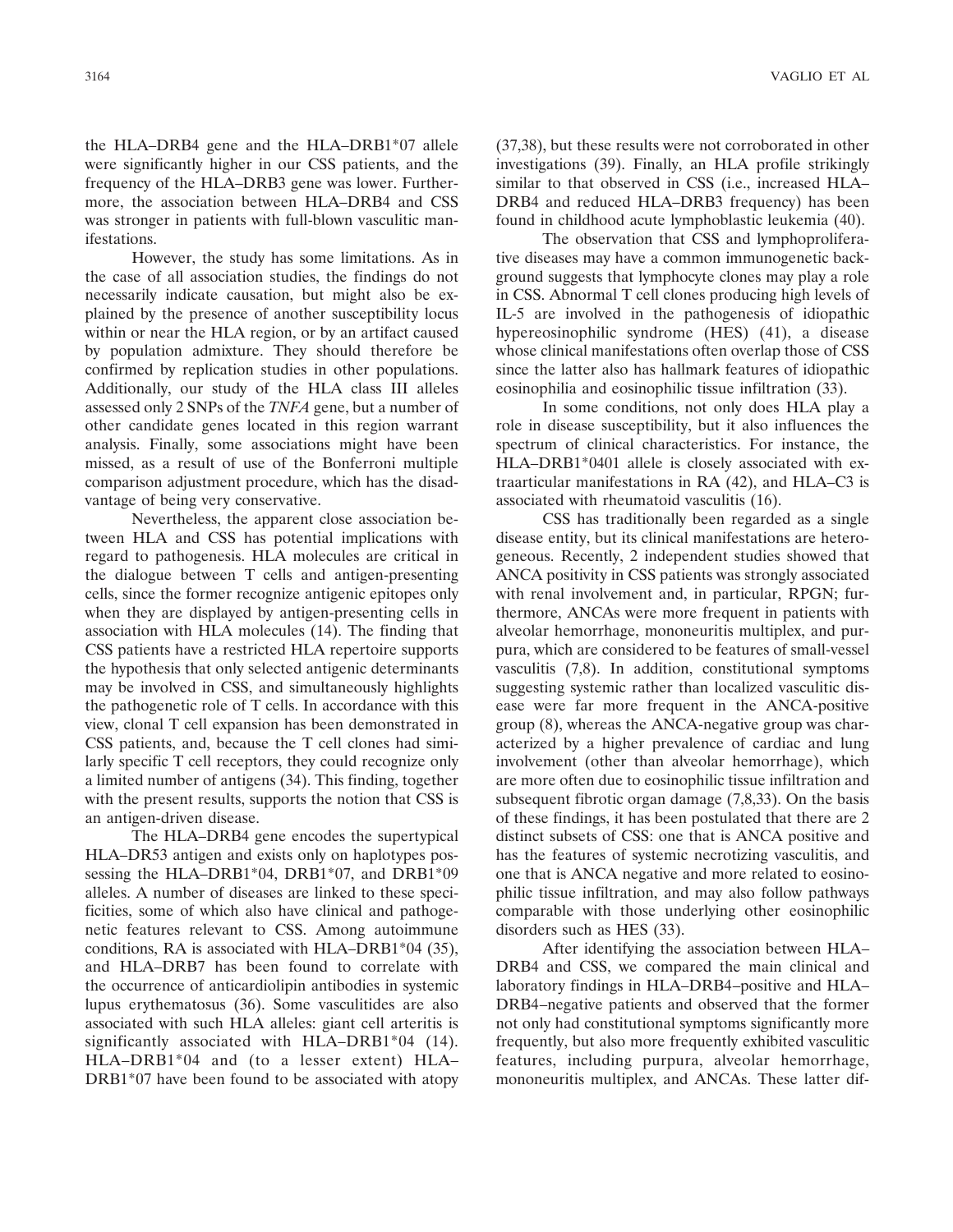ferences were not statistically significant, possibly because of the sample size and, in some cases, the relative infrequency of the clinical features (e.g., alveolar hemorrhage), but they prompted us to evaluate the prevalence of HLA–DRB4 across groups of patients with different degrees of vasculitic manifestations. There was a statistically significant trend in the association between the "vasculitic phenotype" and HLA–DRB4: in particular, all of the patients with 3 or more vasculitis symptoms were positive for HLA–DRB4.

Our data therefore not only reinforce the view that CSS has 2 separate forms, but also provide preliminary evidence that immunogenetic factors play a role in determining this clinical dichotomy. These findings require confirmation in larger populations of CSS patients, and mechanistic studies to clarify the underlying pathophysiologic mechanisms are warranted.

In conclusion, the results of the present study show that HLA–DRB4 can be a genetic risk factor for the development of CSS. Furthermore, they indicate that DRB4 positivity may be associated with a disease subset that is characterized by features of small-vessel vasculitis.

# **AUTHOR CONTRIBUTIONS**

Dr. Vaglio had full access to all of the data in the study and takes responsibility for the integrity of the data and the accuracy of the data analysis.

**Study design.** Vaglio, Martorana, Neri.

**Acquisition of data.** Martorana, Grasselli, Zanetti, Pesci, Garini, Manganelli, Bottero, Tumiati, Sinico, Savi, Buzio.

**Analysis and interpretation of data.** Vaglio, Martorana, Maggiore, Savi, Buzio, Neri.

**Manuscript preparation.** Vaglio, Neri.

**Statistical analysis.** Martorana, Maggiore, Neri.

#### **ACKNOWLEDGMENT**

The authors gratefully acknowledge Ines Casazza for her valuable support with data collection.

#### **REFERENCES**

- 1. Churg J, Strauss, L. Allergic granulomatosis, allergic angiitis and periarteritis nodosa. Am J Pathol 1951;27:277–301.
- 2. Noth I, Strek ME, Leff AR. Churg-Strauss syndrome. Lancet 2003;361:587–94.
- 3. Bacciu A, Bacciu S, Mercante G, Ingegnoli F, Grasselli C, Vaglio A, et al. Ear, nose and throat manifestations of Churg-Strauss syndrome. Acta Otolaryngol 2006;126:503–9.
- 4. Guillevin L, Cohen P, Gayraud M, Lhote F, Jarrousse B, Casassus P. Churg-Strauss syndrome: clinical study and long-term follow-up of 96 patients. Medicine (Baltimore) 1999;78:26–37.
- 5. Vaglio A, Corradi D, Ronda N, Garini G, Buzio C. Large bowel obstruction heralding Churg-Strauss syndrome. Am J Gastroenterol 2004;99:562–3.
- 6. Sinico RA, Di Toma L, Maggiore U, Tosoni C, Bottero P, Sabadini E, et al. Renal involvement in Churg-Strauss syndrome. Am J Kidney Dis 2006;47:770–9.
- 7. Sable-Fourtassou R, Cohen P, Mahr A, Pagnoux C, Mouthon L, Jayne D, et al. Antineutrophil cytoplasmic antibodies and the Churg-Strauss syndrome. Ann Intern Med 2005;143:632–8.
- 8. Sinico RA, Di Toma L, Maggiore U, Bottero P, Radice A, Tosoni C, et al. Prevalence and clinical significance of antineutrophil cytoplasmic antibodies in Churg-Strauss syndrome. Arthritis Rheum 2005;52:2926–35.
- 9. Schmitt WH, Csernok E, Kobayashi S, Klinkenborg A, Reinhold-Keller E, Gross WL. Churg-Strauss syndrome: serum markers of lymphocyte activation and endothelial damage. Arthritis Rheum 1998;41:445–52.
- 10. Hattori N, Ichimura M, Nagamatsu M, Li M, Yamamoto K, Kumazawa K, et al. Clinicopathological features of Churg-Strauss syndrome-associated neuropathy. Brain 1999;122(Pt 3):427–39.
- 11. Kiene M, Csernok E, Muller A, Metzler C, Trabandt A, Gross WL. Elevated interleukin-4 and interleukin-13 production by T cell lines from patients with Churg-Strauss syndrome. Arthritis Rheum 2001;44:469–73.
- 12. Guillevin L, Guittard T, Bletry O, Godeau P, Rosenthal P. Systemic necrotizing angiitis with asthma: causes and precipitating factors in 43 cases. Lung 1987;165:165–72.
- 13. Davidson A, Diamond B. Autoimmune diseases. N Engl J Med 2001;345:340–50.
- 14. Weyand CM, Hicok KC, Hunder GG, Goronzy JJ. The HLA-DRB1 locus as a genetic component in giant cell arteritis: mapping of a disease-linked sequence motif to the antigen binding site of the HLA-DR molecule. J Clin Invest 1992;90:2355–61.
- 15. Yurdakul S, Hamuryudan V, Yazici H. Behcet syndrome. Curr Opin Rheumatol 2004;16:38–42.
- 16. Turesson C, Schaid DJ, Weyand CM, Jacobsson LT, Goronzy JJ, Petersson IF, et al. Association of HLA–C3 and smoking with vasculitis in patients with rheumatoid arthritis. Arthritis Rheum 2006;54:2776–83.
- 17. Katz P, Alling DW, Haynes BF, Fauci AS. Association of Wegener's granulomatosis with HLA-B8. Clin Immunol Immunopathol 1979;14:268–70.
- 18. Elkon KB, Sutherland DC, Rees AJ, Hughes GR, Batchelor JR. HLA antigen frequencies in systemic vasculitis: increase in HLA–DR2 in Wegener's granulomatosis. Arthritis Rheum 1983; 26:102–5.
- 19. Spencer SJ, Burns A, Gaskin G, Pusey CD, Rees AJ. HLA class II specificities in vasculitis with antibodies to neutrophil cytoplasmic antigens. Kidney Int 1992;41:1059–63.
- 20. Hagen EC, Stegeman CA, D'Amaro J, Schreuder GM, Lems SP, Tervaert JW, et al. Decreased frequency of HLA-DR13DR6 in Wegener's granulomatosis. Kidney Int 1995;48:801–5.
- 21. Tsuchiya N, Kobayashi S, Hashimoto H, Ozaki S, Tokunaga K. Association of HLA-DRB1\*0901-DQB1\*0303 haplotype with microscopic polyangiitis in Japanese. Genes Immun 2006;7:81–4.
- 22. Griffith ME, Pusey CD. HLA genes in ANCA-associated vasculitides. Exp Clin Immunogenet 1997;14:196–205.
- 23. Boki KA, Dafni U, Karpouzas GA, Papasteriades C, Drosos AA, Moutsopoulos HM. Necrotizing vasculitis in Greece: clinical, immunological and immunogenetic aspects. A study of 66 patients. Br J Rheumatol 1997;36:1059–66.
- 24. Abraham LJ, Kroeger KM. Impact of the -308 TNF promoter polymorphism on the transcriptional regulation of the TNF gene: relevance to disease. J Leukoc Biol 1999;66:562–6.
- 25. Masi AT, Hunder GG, Lie JT, Michel BA, Bloch DA, Arend WP, et al. The American College of Rheumatology 1990 criteria for the classification of Churg-Strauss syndrome (allergic granulomatosis and angiitis). Arthritis Rheum 1990;33:1094–100.
- 26. Jennette JC, Falk RJ, Andrassy K, Bacon PA, Churg J, Gross WL, et al. Nomenclature of systemic vasculitides: proposal of an